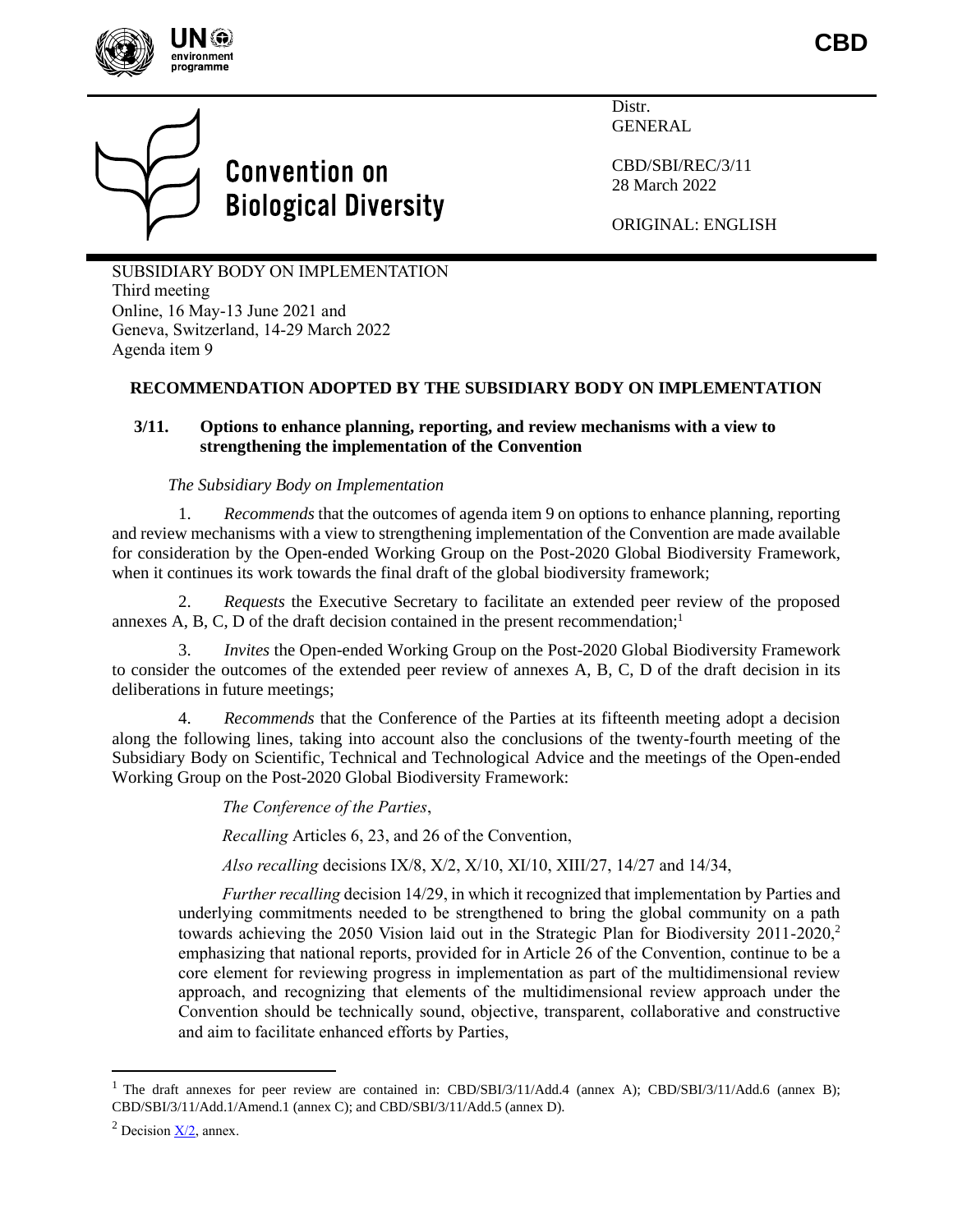*Recalling* that national biodiversity strategies and action plans are the main instrument for implementing the Convention at the national level and that national reports are the main instrument for monitoring and reviewing the implementation of the Convention and the post-2020 global biodiversity framework,

*Noting with concern* the limited progress in implementation of the Strategic Plan for Biodiversity 2011-2020, and emphasizing the need to enhance implementation at all levels and by all sectors of society to achieve the goals and targets of the post-2020 global biodiversity framework, [taking into consideration national circumstances],

[1. *Adopts* an enhanced multidimensional approach to planning, monitoring, reporting and review with a view to enhancing implementation of the Convention on Biological Diversity and the post-2020 global biodiversity framework, comprising [elements related to planning, reporting and review as well as stakeholder and non-State actor engagement and means of implementation];]

2. *Encourages* Parties to apply the adopted post-2020 gender plan of action in all aspects and at all scales of planning, implementation, reporting and review related to the post-2020 global biodiversity framework;

### **Planning**

<span id="page-1-0"></span>[3. *Adopts* the guidance for revising and updating national biodiversity strategies and action plans (NBSAPs) in annex  $A<sup>3</sup>$  [including the template [for [reporting] [communicating] on national targets];]

4. *Request* Parties to revise and update their national biodiversity strategies and action plans in accordance with Article 6 of the Convention, following the guidance provided in annex A, aligned with the post-2020 global biodiversity framework [by COP-16] and urges Parties to submit them through the clearing-house mechanism [by COP-16];

[5. [*Requests*] [*Urges*] Parties to submit their NBSAPs through the clearing-house mechanism [by COP-16], or in the event that NBSAPs cannot be updated and communicated [in time for consideration[by COP-16,]] to communicate [report] national targets [and actions] [reflecting all the goals and targets of][related to] the post-2020 global biodiversity framework in a consistent format and in accordance with the reporting template provided in annex A, this should be a component of the NBSAP [or a standalone submission] in the event that the NBSAP is not to be updated [in time for consideration at [by COP-16]];]

[5*alt*. *Request* Parties to revise and update their national targets and corresponding implementation efforts within one year of COP-16 and requests Parties when updating their NBSAPs, communicating them through the clearing-house mechanism, or revising their national targets, to increase national ambitions and efforts as appropriate;]

[5*alt2*. *Requests* Parties, in the event that the NBSAP would not be updated and communicated through the clearing-house mechanism by COP-16, in accordance with the guidance and the template in annex A, to report national targets related to the post-2020 global biodiversity framework within one year from the adoption of the global biodiversity framework, increasing national ambition and efforts in accordance with the template in annex A;]

6. *Encourages* all Parties to use the headline indicators, supplemented by component and complementary indicators and other national indicators in relevant national planning processes, including national biodiversity strategies and action plans, [taking into account the different visions

 $3$  Annex A: Guidance on NBSAPs. The annex will be developed in the light of further discussions, including negotiations in the third meeting of the Working Group on the Post-2020 Global Biodiversity Framework, and finalized by the Conference of the Parties at its fifteenth meeting.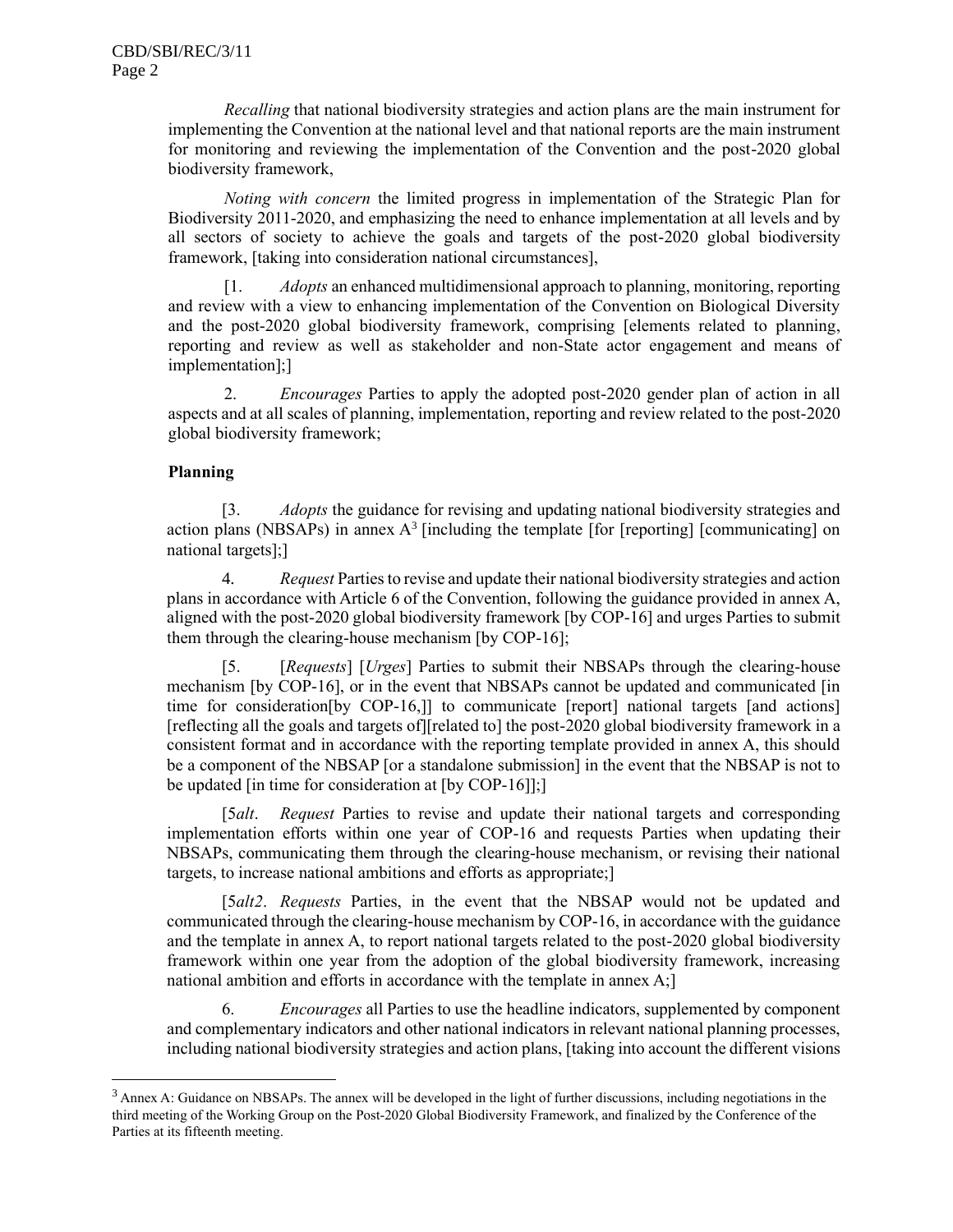and approaches of each country to achieve sustainable development] according to their national circumstances;

### **Reporting**

<span id="page-2-0"></span>[7. *Adopts* the guidelines for the seventh and eighth national reports contained in annex  $C<sub>1</sub><sup>4</sup>$  including the reporting template;

8. *Requests* Parties to submit their seventh national report by [30 June 2024][30 June 2025] and their eighth national report by [30 June 2029], as per Article 26 of the Convention, including information on progress on implementation of the NBSAPs [and on all global goals and targets of the post-2020 global biodiversity framework] using the template provided in [annex C]<sup>[4](#page-2-0)</sup> [subject to the provision of adequate financial resources provided by developed Parties in line with Article 20;]

9. *Encourages* Parties, [on a voluntary basis,] to collaborate, where appropriate, with other reporting processes, including the Sustainable Development Goals and [biodiversity related] multilateral environment agreement reporting by using a modular data reporting tool [such as DART];

[10. [*Requests*][*decides* that] all Parties [will][to] use headline indicators, as set out in the monitoring framework of the post-2020 global biodiversity framework adopted in decision 15/-, in their national reports [except for headline indicators that are not applicable at the national level], and supplemented, as appropriate, by optional component and complementary indicators also included therein and other national indicators [providing flexibility in the implementation of this paragraph to [developing] countries in light of their capacities];]

[11. *Decides* that [developed country] Parties shall provide information on financial resources, technology transfer, and capacity-building provided to developing country Parties under Articles 16, 18, 19, 20 and 21 of the Convention and decides that developed country Parties shall biennially communicate indicative qualitative and quantitative information related to the provision of financial resources to assist developing countries in meeting the incremental costs of implementation of the post-2020 global biodiversity framework, including projected levels of financial resources to be provided to developing country Parties;]

#### **Review**

[12. *Decides* to undertake a global [review] [analysis] of the level of [achievement][collective ambition] [as expressed in NBSAPs] [ on [national] targets, implementation, progress achieved, and on support being and to be provided by developed countries to developing countries] [, in accordance with Article 20 of the Convention,] [as expressed in national targets in NBSAPs] [and supplemented by additional information as appropriate] [or separate from them] [and action]][taking into account] [including ] [as well as] voluntary commitments by non-state actors [avoiding double counting of efforts between Parties and non-State actors] towards the global goals and targets of the post-2020 global biodiversity framework and identify any gaps in [ambition] [means of implementation] for the consideration of Parties with a review [for enhancing ambition] [at COP-16 and updates every subsequent COP];]

[13. *Decides* to conduct a periodic [global biodiversity stocktake][intergovernmental dialogue], [including means of implementation,] of collective progress, based on national reports, in implementation of the goals and targets of the post-2020 global biodiversity framework, in a

 $<sup>4</sup>$  Annex C: National reporting guidance and template. The annex will be developed in the light of further discussions, including</sup> negotiations in the third meeting of the Working Group on the Post-2020 Global Biodiversity Framework, and finalized by the Conference of the Parties at its fifteenth meeting.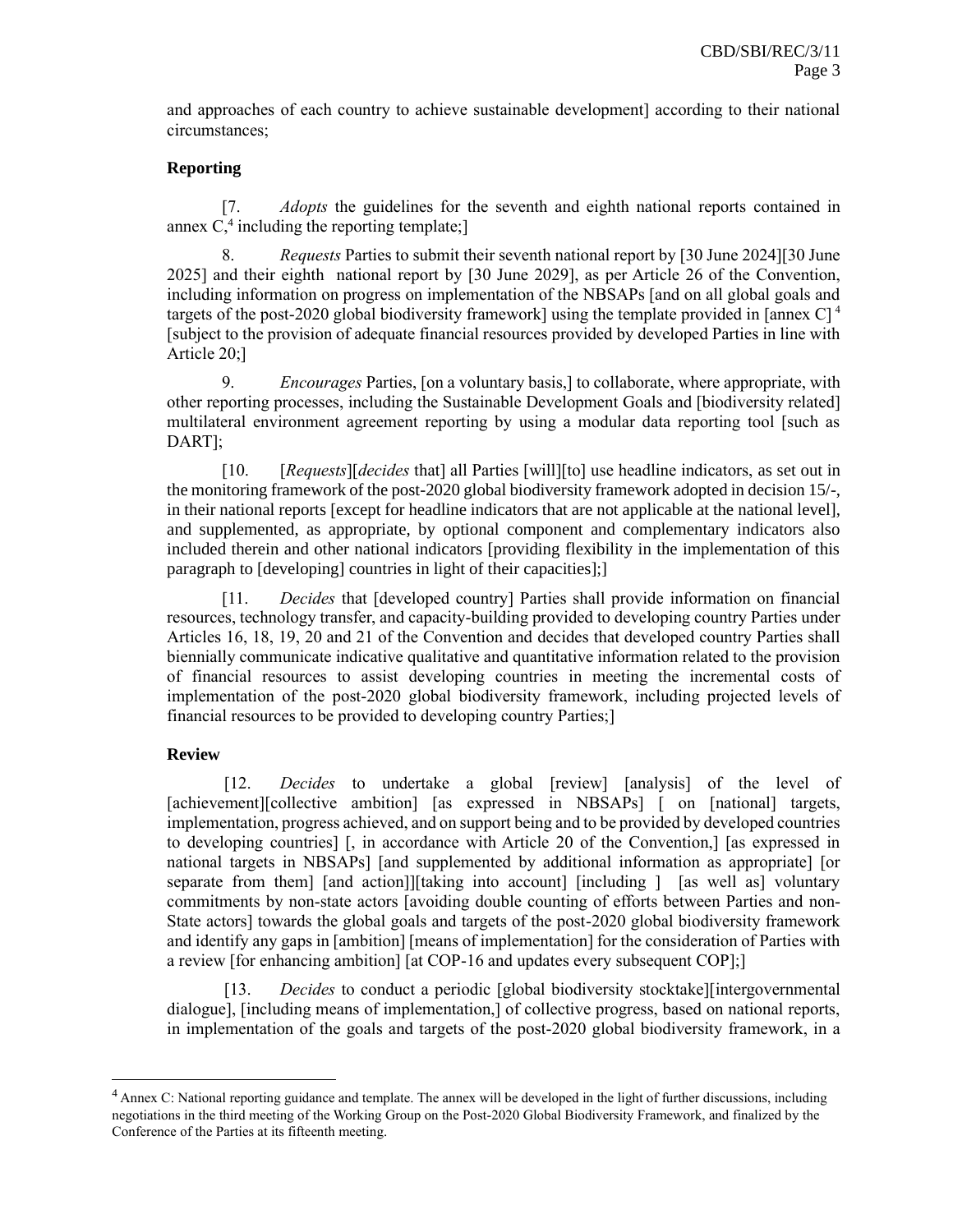comprehensive, and facilitative manner, [which should be followed by a ratcheting up of implementation,] based on the following sources:

- (a) [A compilation of ] national reports;
- (b) Information contained in the NBSAP, [including analysis of ambition];
- [(c) Relevant analyses of ambition;]
- [(d) Review of progress based on NBSAPs;]

(e) Information on the mobilization and provision of support for implementation [provision of finance and means of implementation in accordance with Article 20;]

- (f) Regional and subregional reviews;
- (g) Reports from voluntary country-by-country peer reviews [and expert reviews];

(h) Relevant [intergovernmentally reviewed,] scientific assessments and reports, [considered by the Subsidiary Body on Scientific, Technical and Technological Advice] including by those by the Intergovernmental Science-Policy Platform on Biodiversity and Ecosystem Services, the *Global Biodiversity Outlook* and the *Local Biodiversity Outlooks* as well as the knowledge of indigenous people and local communities;

(Reports of the Subsidiary Body on Implementation and the Subsidiary Body on Scientific, Technical and Technological Advice;

(j) Headline, component and complementary indicators [reported by Parties, aggregated] at the global level, as appropriate, and other relevant sources of information;

(k) Other relevant information to be decided at a later stage by the Conference of the Parties.]

[14*. Decides* to mandate the Subsidiary Body on Implementation to develop the concrete procedures for a [global biodiversity stocktake][review][intergovernmental dialogue] [to be undertaken according to the needs of reflecting on the implementation of the post-2020 global biodiversity framework and the CBD Vision of Living in Harmony with Nature] [for submission to [COP-16][COP-17] and to continue to prepare global stocktakes for every alternative COP thereafter].]

[15. Parties should *revise* or update their NBSAPs after each [periodic review][periodic global [biodiversity] stocktake] with a view to further enhancing their efforts to implement the global biodiversity framework and the Convention;]

15 *alt*. [*Further requests* Parties, in the event that the NBSAP is not further updated following the stocktake at COP-17 and communicated through the clearing-house mechanism in line with the guidance in annex A, to report in accordance with the template include in annex A, an update of the national targets and/or communicate corresponding implementation efforts within one year from COP-17, increasing the level of ambition and implementation as appropriate;]

[16. *Adopts* the modus operandi of the open-ended forum of the Subsidiary Body on Implementation contained in annex  $D<sub>1</sub>$ <sup>5</sup> recognizing that it [will be conducted by Parties on a voluntary basis] complements the voluntary peer review included in the multidimensional review approach under the Convention referred to in decision 14/29;]

[16 *alt*. [Voluntary] Country-by-country peer [or expert] reviews of implementation [through][followed by] an open-ended forum [to share experience and lessons learned] which will

<sup>&</sup>lt;sup>5</sup> Annex D: Country-by-country review modalities. The annex will be developed in the light of further discussions, including negotiations in the third meeting of the Working Group on the Post-2020 Global Biodiversity Framework, and finalized by the Conference of the Parties at its fifteenth meeting.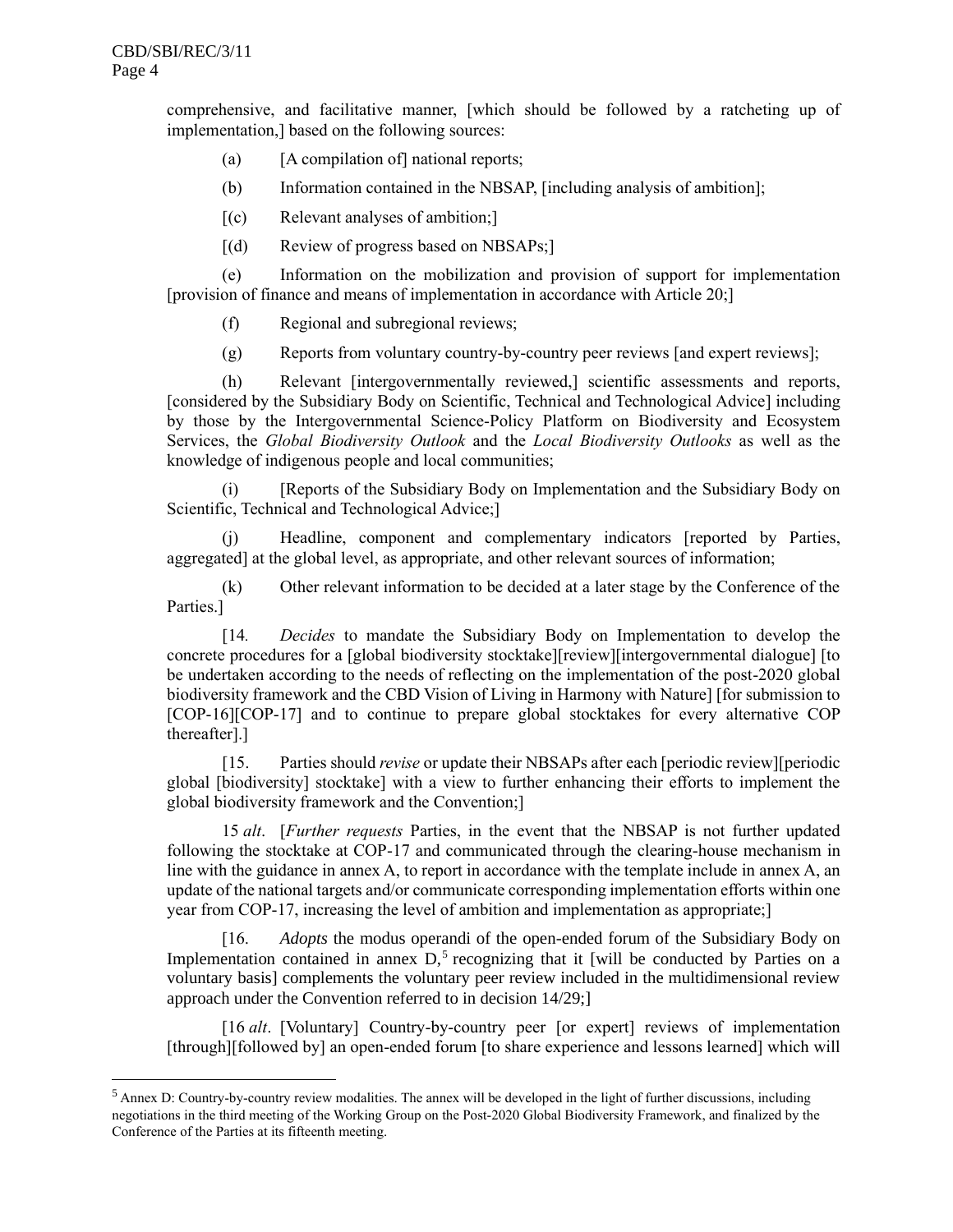provide every Party with the opportunity to participate at least [once] [twice] during the period 2021-2030 [in accordance with guidance adopted by COP [15][16]] [as well as Voluntary Peer Review to promote the sharing of experiences by Parties];]

[17. *Decides* to organize a high-level political segment as an element of the global [review][stocktake];]

[18. *Invites* Parties hosting future meetings of the Conference of the Parties to include, as part of their high-level segment, a high-level review of progress towards the goals and targets of the post-2020 global biodiversity framework];

[19. *Decides* that the headline indicators<sup>6</sup> reported by Parties in the national reports will be used in [global assessments] [global [biodiversity] stocktakes] [global reviews] to monitor progress towards the goals and targets of the post-2020 global biodiversity framework [, complemented, [by global indicators], as appropriate, [as well as] by the component and complementary indicators and the relevant indicators from the Sustainable Development Goal global indicator framework [this process should be developed progressively by Parties and taking into account the provisions and means of implementation, for strengthening the knowledge management capabilities of national systems of information];

[20. *Decides* that the global stocktake referred to in paragraph X shall:

(a) Review the adequacy, effectiveness, transparency and predictability of means of implementation, including financial resources, capacity-building, technology transfer and scientific and technical cooperation, for developing countries and assess the implementation of relevant provisions of the Convention, in particular Articles 16,18, 19, 20 and 21;

(b) Review the costs and resources needed to implement the goals and targets of the post-2020 GBF, taking into account the specific challenges and financial constraints faced by developing country Parties;

(c) Consider relevant information provided by developed country Parties related to public biodiversity finance referred to in paragraph X.]

#### **Stakeholder and non-state actor engagement**

21. [*Encourages*] [*Calls on*] Parties:

[(a) To include in their national biodiversity strategies and action plans and national reports, relevant actions to implement commitments and recommendations under each of the biodiversity-related multilateral environmental agreements to which they are a Party;]

(b) To facilitate, as appropriate, engagement with and coordination among focal points for other [multilateral environment agreements][biodiversity-related agreements] and the Rio conventions];

(c) To enable the full and effective participation and engagement of women, indigenous peoples and local communities, youth, civil society organizations, academia, the private sector, all levels of government and stakeholders from all other relevant sectors, in all levels of the national biodiversity strategy and action plan development and implementation as well as the preparation of seventh and eighth national reports and [in voluntary country-by-country peer [or expert review] processes];

(d) To further ensure consultations in order to obtain the prior and informed consent, free, prior and informed consent or approval and involvement of indigenous peoples and local communities[, as appropriate and applicable,] in their engagement and participation in national

 $6$  Refer to decision 15/-- on the monitoring framework.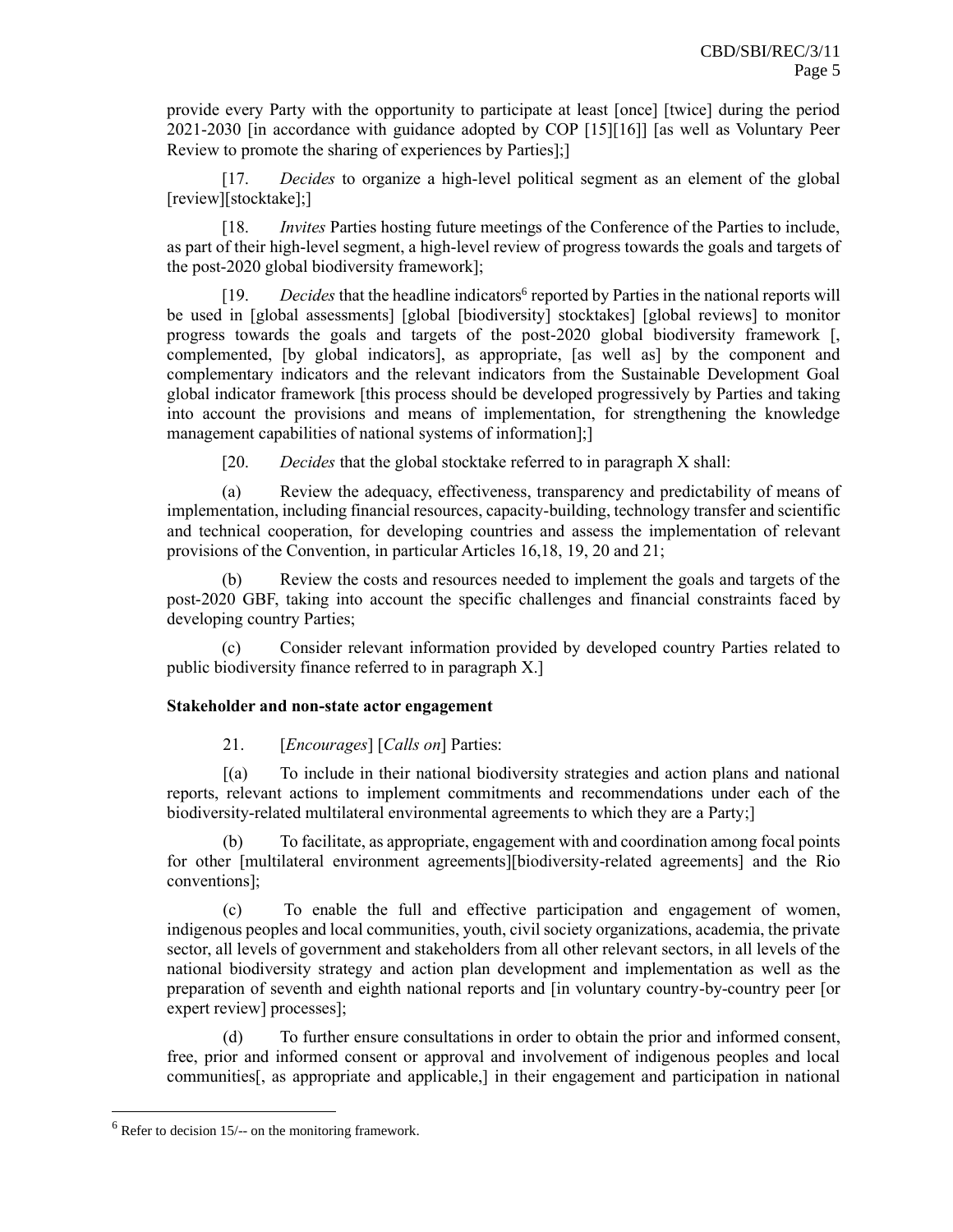biodiversity strategy and action plan development [and national targets] and related to measures that may affect them.

22. *Invites* Parties and other Governments to cooperate at the regional and international levels in implementing the post-2020 global biodiversity framework;

23. *Recognizes* that other biodiversity-related multilateral environmental agreements will contribute to the implementation with respect to relevant or corresponding elements of the post-2020 global biodiversity framework consistent with their mandates and priorities;

[24. [[*Welcomes*][*Adopts*] the template for sharing [additional] voluntary non-State actor commitments that contribute to the post-2020 global biodiversity framework to be included in the online platform for the in the Sharm El-Sheikh to Kunming Action Agenda for Nature and People in annex  $B$ ;<sup>7</sup>

<span id="page-5-0"></span>[25*. Invites* [as appropriate and applicable] indigenous peoples and local communities, subnational governments, cities and other local authorities, intergovernmental organizations, other multilateral environmental agreements, non-governmental organizations, women, youth, research organizations, the business and finance community and representatives of sectors related to or dependent on biodiversity, [to integrate] to develop [,on a voluntary basis] commitments [on the NBSAPs] [consistent with NBSAPs] in support of the post-2020 global biodiversity framework, [and] [[using the template provided in annex  $B<sub>1</sub><sup>4</sup>$ ] [and] [to share] [to register] them on the online platform for the Sharm El-Sheikh to Kunming Action Agenda for Nature and People, [through a standardized reporting as appropriate] and [to report on their implementation] [to update information on progress made]];]

#### **Means of implementation**

26. [*Invites*][*Requests*][*Decides* that] [developed country Parties] [and other][all] Parties in a position to do so [[to][shall] provide financial resources and other means of implementation, including capacity-building and development, technology transfer and scientific and technical cooperation, to [enable][support] implementation [, especially for][by][developing country Parties [who need support in the light of their capacity]] of the enhanced multidimensional approach to planning, monitoring, reporting and review of the post-2020 global biodiversity framework referred to paragraph X, [in accordance with Article 20 of the Convention];

[27. *Urges* developed country parties to fulfil their commitments under Article 20 and  $21;8$ ]

28. *Invites* relevant international, regional, subregional or national organizations to support countries in the updating and revision of national biodiversity strategies and action plans and the preparation of national reports, including through the provision of relevant data, support for implementation of the monitoring framework and information and capacity development activities;

29. *Requests* the Executive Secretary to support the operationalization of the enhanced multidimensional approach to planning, monitoring, reporting and review set out in paragraph 1, including, as appropriate, by:

 $[(a)$  Supporting the use of the guidelines in annexes A, B, C and D;<sup>[3,](#page-1-0)[7,](#page-5-0)[4,](#page-2-0)4</sup>]

[(a *alt*) Supporting the Subsidiary Body on Implementation in the further development of the guidelines in annexes A, B, C and  $D<sub>1</sub><sup>3,7,4,4</sup>$  $D<sub>1</sub><sup>3,7,4,4</sup>$  $D<sub>1</sub><sup>3,7,4,4</sup>$  $D<sub>1</sub><sup>3,7,4,4</sup>$  $D<sub>1</sub><sup>3,7,4,4</sup>$ ]

 $<sup>7</sup>$  Annex B: Non-State actor commitment guidance. The annex will be developed in the light of further discussions,</sup> including negotiations in the third meeting of the Working Group on the Post-2020 Global Biodiversity Framework, and finalized by the Conference of the Parties at its fifteenth meeting.

 $8$  Prepare final language as per relevant recommendation on item 6 (Resource mobilization and the financial mechanism).